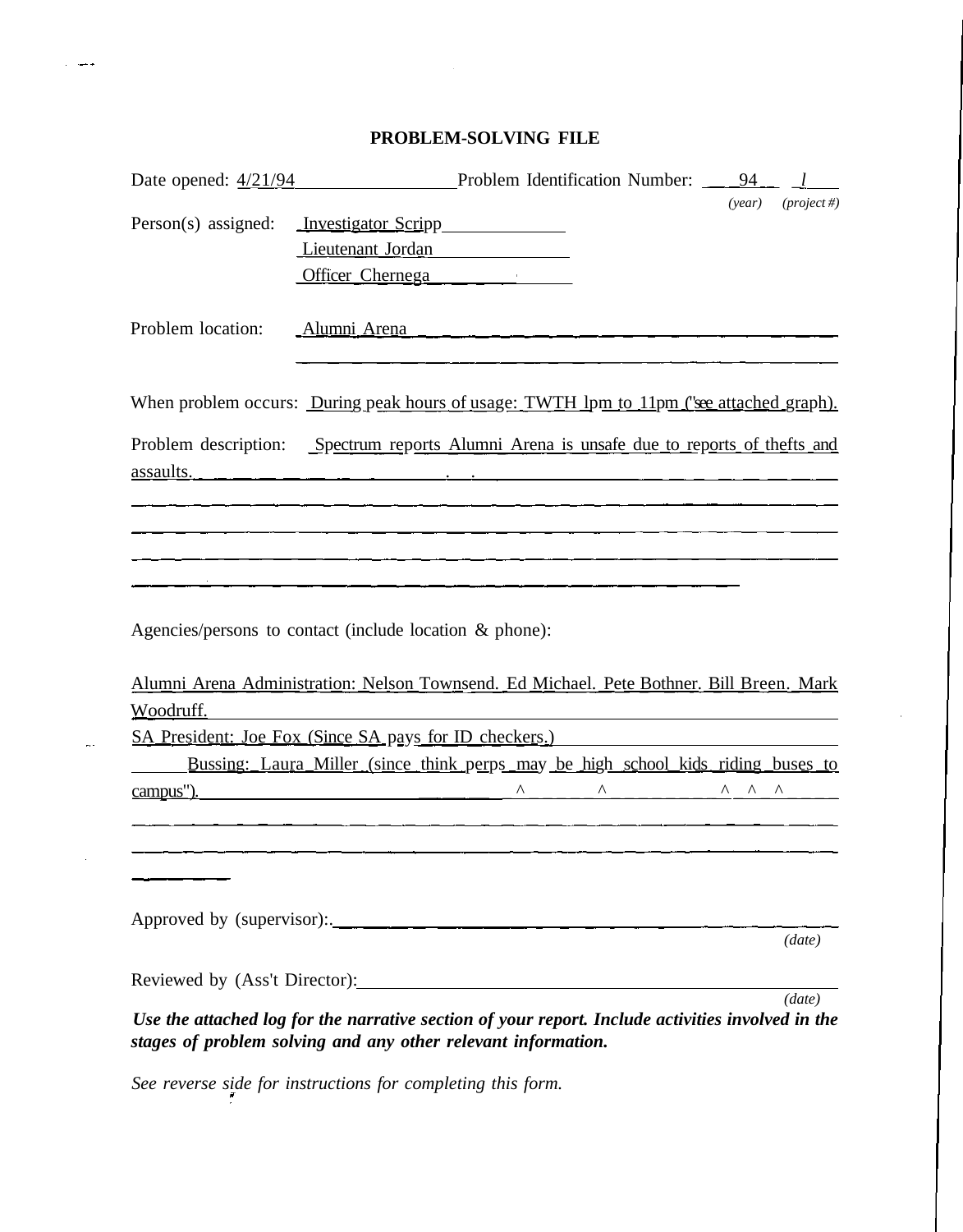## Instructions for completing Problem-Solving File

**>** ft

*1. Record date file filled out.*

*2. Supervisor assigns a PIN number by year and project number in sequence of problems on file. For example, the first problem documented would be 94-01, the second 94-02, etc. Files are kept in the notebook marked "Problem-solving File."*

*3. List the person (s) from the Department of Public Safety who will be responsible for working on the problem.*

*4. Identify location of the problem.*

*5. Describe the problem.*

*6. List persons or agencies to contact who are affected by the problem, who may have information regarding the problem, or who may provide assistance to you. Include the contact's name, location, and phone.*

7. *After you identify problem, obtain approval of a lieutenant who should sign and date the form. Forward a copy to the director.*

*8. The lieutenant is responsible for having one of the Assistant Directors review the file before any resources are committed to solve the problem.*

*9. Use the problem-solving log to write up the narrative section of your report, updating it as you complete activities. Include activities involved in the stages of problem-solving:*

*SCANNING: How you identified the problem.*

*ANALYSIS: How you determined the problem's causes, scope and effects; who was contacted for information about the problem and/or what persons and agencies provided assistance to you. RESPONSE: How you acted to address the problem.*

*ASSESSMENT: How you will evaluate the response to determine whether and to what extent it worked.*

*10. When the file is completed, make two copies. Place one in the notebook in line-up marked "Problem-solving File*" *and give the second copy to Sally.*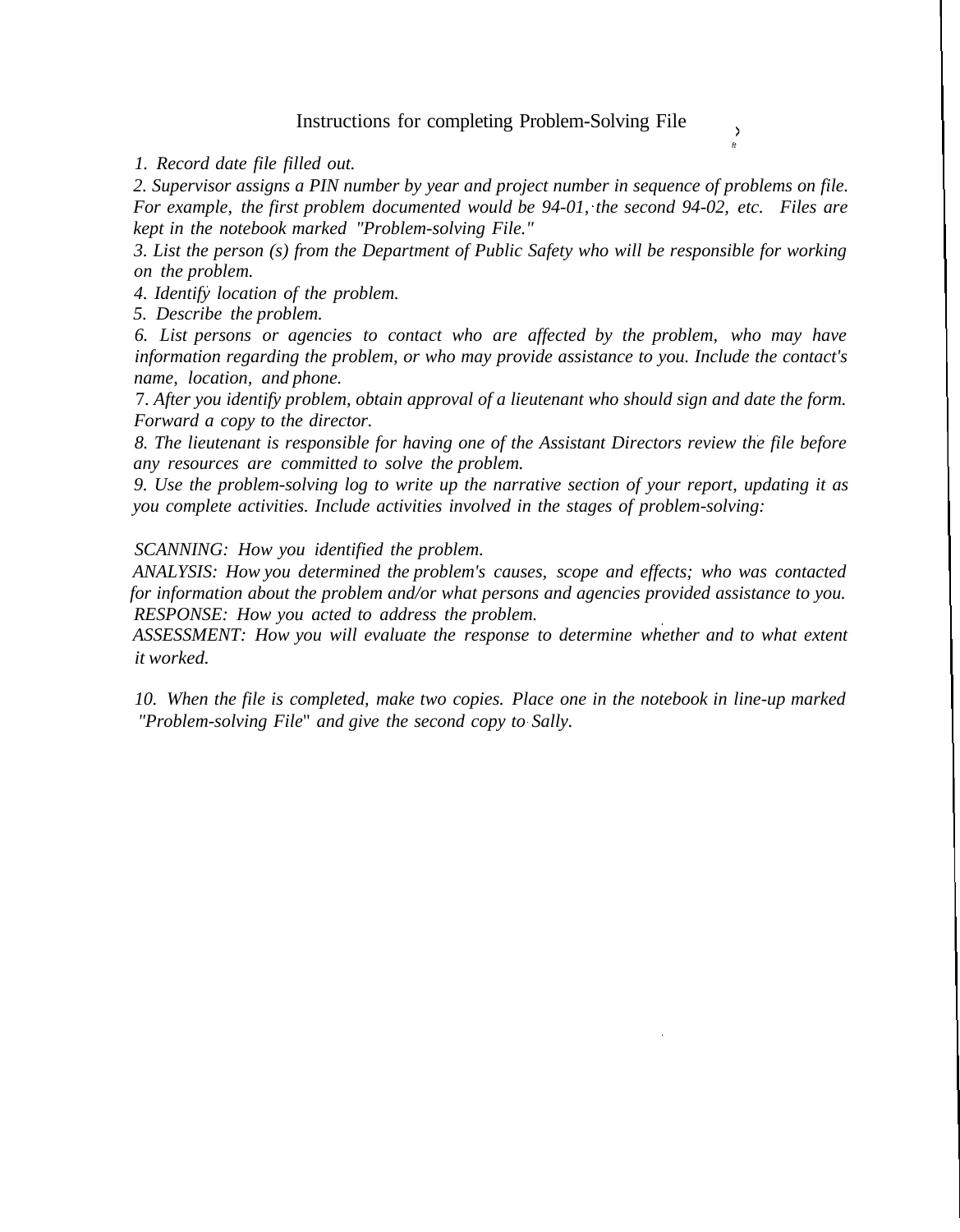| <b>DATE/TIME</b> | <b>ACTIVITY</b> (please initial)                                                                                                 |
|------------------|----------------------------------------------------------------------------------------------------------------------------------|
| 2/16/94          | Scripp, Jordan, Chernega met with Alumni Administrators.                                                                         |
|                  | SA President & bussing rep. absent. (Note: should have                                                                           |
|                  | invited Spectrum.) Lt. Jordan presented findings on types                                                                        |
|                  | of crimes and times they occurred (see attached). Most of                                                                        |
|                  | the thefts were crimes of opportunity-unattended property                                                                        |
|                  | left outside the racquetball courts and in unlocked lockers-                                                                     |
|                  | and occurred at peak hours of usage (TWTH Ipm-llpm). Of the                                                                      |
|                  | arrests made for larceny, two were students, who were legally in the                                                             |
|                  | building (indicating that controlling access would not prevent the                                                               |
|                  | thefts). The drug arrests were made during a concert. Except for two                                                             |
|                  | assaults that occurred during basketball games, crimes against                                                                   |
|                  | persons were not being committed in alumni arena. The data                                                                       |
|                  | indicates that alumni is safe but people are careless. Alumni                                                                    |
|                  | administrators have lockers on order for people who use the                                                                      |
|                  | racquetball courts. Public Safety has put up additional posters<br>to warn about unattended property. Alumni also put up fliers. |
| 3/3/94           | Nelson Townsend held press conference to inform the community                                                                    |
|                  | regarding the crimes in Alumni Arena. Wayne Robinson & Charlie                                                                   |
|                  | Scripp attended this meeting.                                                                                                    |
| 5/94             | Lt. Jordan will do another graph for spring semester to                                                                          |
|                  | determine whether larcenies are down.                                                                                            |
|                  |                                                                                                                                  |
|                  |                                                                                                                                  |
|                  |                                                                                                                                  |

^Include activities involved in problem-solving:

 $\bar{t}$ 

**SCANNING:** How you identified the problem.

**ANALYSIS:** How you determined the problem's causes, scope and effects; who was contacted for information about the problem and/or what persons and agencies provided assistance to you. **RESPONSE:** How you acted to address the problem.

**ASSESSMENT:** How you will evaluate the response to determine whether and to what extent it worked.